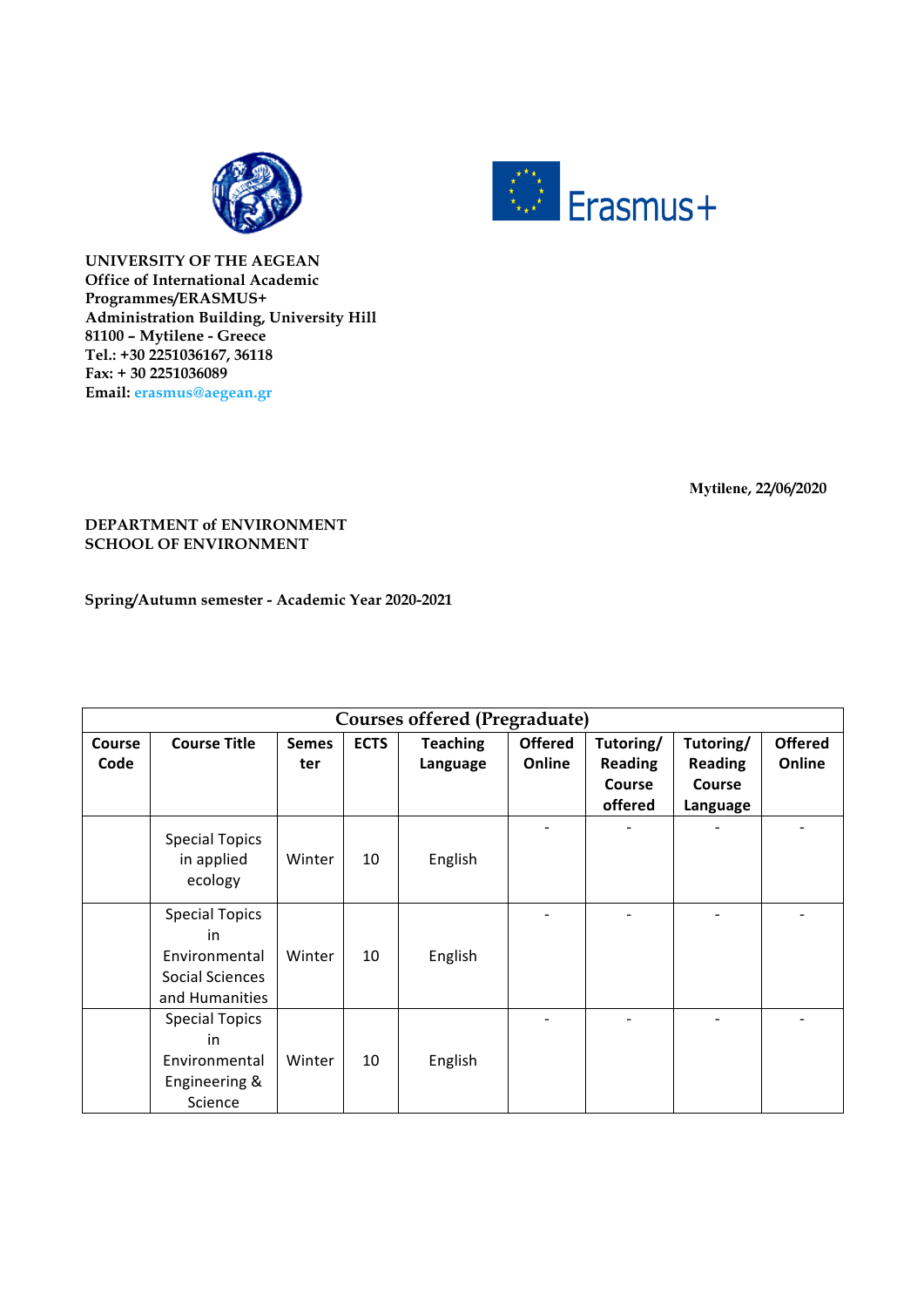|               | Climate change<br>and human<br>health                  | Winter | 6                | Greek &<br>English | $\sqrt{ }$               |                          |                             |                           |
|---------------|--------------------------------------------------------|--------|------------------|--------------------|--------------------------|--------------------------|-----------------------------|---------------------------|
| 409Y          | Introduction to<br>Environmental<br>Science            | Winter | 4                | Greek &<br>English | $\sqrt{ }$               | $\blacksquare$           | $\overline{\phantom{a}}$    | $\sqrt{ }$                |
| <b>337KEY</b> | Environmental<br>Health                                | Spring | 5                | English            | $\sqrt{ }$               |                          |                             |                           |
| <b>238KEY</b> | Climate change                                         | Spring | 6                | English            | $\sqrt{ }$               | $\overline{\phantom{a}}$ | $\overline{\phantom{a}}$    | $\overline{\phantom{a}}$  |
| <b>248KEY</b> | Waste-to-<br>Energy<br>Technologies                    | Spring | 5                | English            | $\sqrt{ }$               |                          |                             |                           |
| 413KEY        | Circular<br>Economy                                    | Spring | 5                | Greek              | $\sqrt{ }$               | $\sqrt{ }$               | English                     | $\sqrt{ }$                |
| <b>327KEY</b> | Economic<br>Valuation of<br>the<br>Environment         | Winter | 5                | Greek              | $\sqrt{ }$               | $\sqrt{ }$               | English                     |                           |
| 304Y          | Economics and<br>the<br>Environment I                  | Winter | 4                | Greek              | $\sqrt{ }$               | $\sqrt{ }$               | English                     |                           |
| 305Y          | Economics and<br>the<br>Environment II                 | Spring | 5                | Greek              | $\sqrt{ }$               | $\sqrt{ }$               | English                     |                           |
| 330Y          | Spatial<br>Environmental<br>Planning II                | Spring | 5                | Greek              | $\overline{\phantom{a}}$ |                          | English or<br>French        | $\sqrt{ }$                |
| <b>108KEY</b> | Population<br>Genetics                                 | Winter | 5                | Greek              | $\blacksquare$           | $\sqrt{ }$               | English<br>and/or<br>French | $\ensuremath{\mathsf{V}}$ |
| 106KEY        | Conservation<br>Biology                                | Winter | $\boldsymbol{6}$ | Greek              |                          | $\sqrt{ }$               | English<br>and/or<br>French |                           |
| <b>243KEY</b> | Research<br>Methods in<br>Environmental<br>Engineering | Spring | 6                | Greek              |                          | $\sqrt{ }$               | English                     |                           |
| 212KEY        | Solid &<br>Hazardous<br>Waste<br>Management            | Spring | 5                | Greek              | $\sqrt{ }$               | $\sqrt{ }$               | English                     |                           |